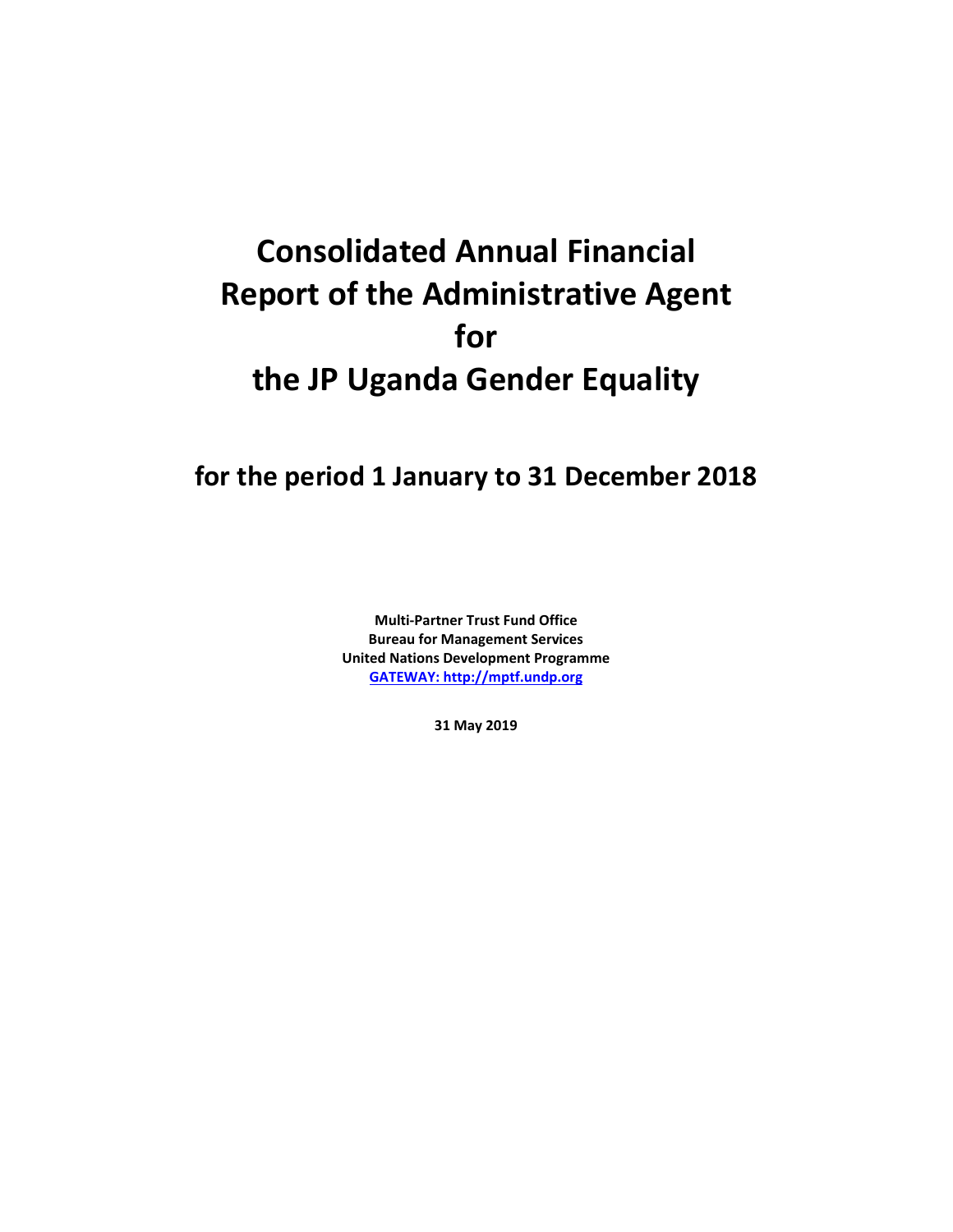## **PARTICIPATING ORGANIZATIONS CONTRIBUTORS**











600 U.S.











Food and Agriculture Organization

International Labour Organisation

Office of the UN High Commissioner for Human Rights

United Nations Capital Development Fund

United Nations Development Programme

United Nations Population Fund

UN Centre for Human Settlement

UN High Commissioner for Refugees

United Nations Children's Fund

UNWOMEN

World Health Organization



**DEPARTMENT FOR INTERNATIONAL** DEVELOPMENT (DFID)